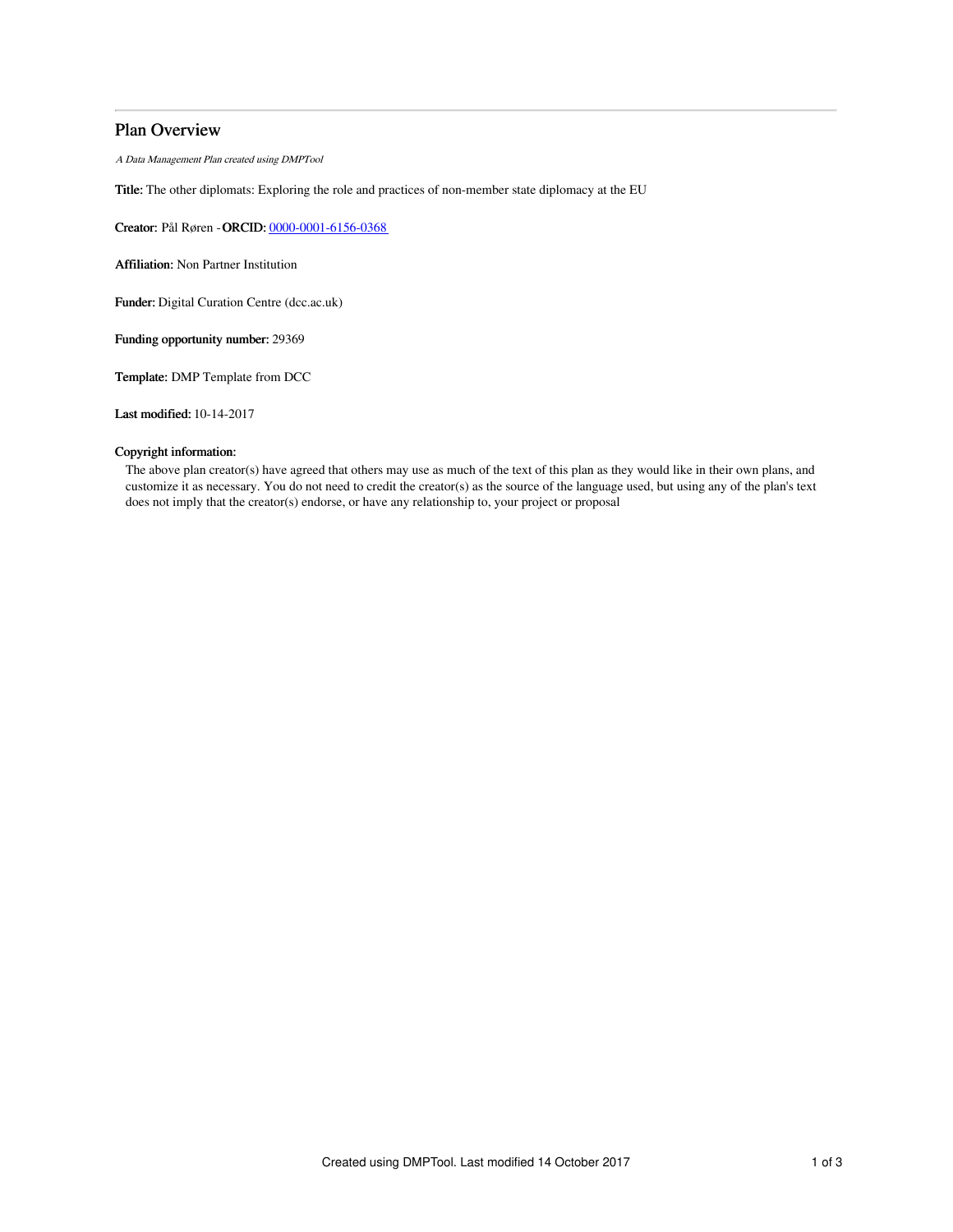# Data Types, Formats, Standards and Capture Methods

Example funder prompts: What data outputs will your research generate? Outline volume, type, content, quality and format of the final dataset Outline the metadata, documentation or other supporting material that should accompany the data for it to be interpreted correctly. What standards and methodologies will be utilised for data collection and management? State the relationship to other data available in public repositories e.g. existing data sources that will be used by the research project; gaps between available data and that required for the research; the added value that new data would provide in relation to existing data.

This article explores one particular arena for external influence which has been left virtually untouched by EU studies, namely that of the non-member state's diplomatic missions to the EU. First, the article identifies the diplomats' own raison d'être, maps the policy priorities of each mission, and investigates the practices employed for maneuvering through EU system in effectuating these policy priorities. Secondly, based on the diplomats' own account, the article evaluates the level of influence that the diplomats have had, and potentially can have, on facilitating, shaping and changing three key aspects of the EU's foreign policy portfolio: EU integration, trade and development, as well as security and defense

I will primarily be collecting data from interviews with diplomats stationed in Brussels, acrredited to the EU. The Union hosts about 125 diplomatic missions outside its member states. i am to get an interview with approximately all the ehads of delegation and some follow up interviews.

# Ethics and Intellectual Property

Example funder prompts: Demonstrate that you have sought advice on and addressed all copyright and rights management issues that apply to the resource. Make explicit mention of consent, confidentiality, anonymisation and other ethical considerations, where appropriate. Are any restrictions on data sharing required – for example to safeguard research participants or to gain appropriate intellectual property protection?

There are no copyrights issues that I can see related to this project.

Key for infromation gathering of this kind is confidentiatily. This means under any circumstances will I be able to share my interview transcripts whether full or in part. I will anonymize the research subjects throughout the research process. While the email will necessarily identify the subjects by name, any references to the subjects in transcripts etc will be made by psedonyms in which the key will be analoglly kept in a place only I have access to.

# Access, Data Sharing and Reuse

Example funder prompts: What are the further intended and/or foreseeable research uses for the completed dataset(s)? How you will make the resource accessible to the potential audience(s) identified? Where will you make the data available? How will other researchers be able to access the data? Will a data sharing agreement be required?<br>What is the timescale for public release of the da How will data sharing provide opportunities for coordination or collaboration?

It is impossible for me to share the interview transcripts with any other researchers. This would violate the trust between me and the interviewee. However, the statistics The survey I gather data about, mapping the various tasks and methods of the diplomats in EU could potentially be amde public. I will then of course do so in line with my Unviersity's guidelines on data sharing and the publication journal I will submit to.

### Short-Term Storage and Data Management

#### Example funder prompts: Describe the planned quality assurance and back-up procedures [security/storage]. Specify the responsibilities for data management and curation within research teams at all participating institutions.

As far as data handling, storage and security and personal information goes, I am aiming to protect my sources. A preliminary solution would be to me being the only person with access to the interview and the transcribed version of the interview. The audio file of recorded interviews will be stored on an external hard drive which will not be moved until all the data is deleted. Here, the transcribed version of the interview should not under any circumstances identify persons or locations that might reveal the interviewees identity. In the transcribed version I am thinking about using pseudonyms. The list of names and the keys for these pseudonyms will be kept on a physical note in a place only known by me.

# Deposit and Long-Term Preservation

#### Example funder prompts: Identify which of the data sets produced are considered to be of long-term value. Outline the plans for preparing and documenting data for preservation and sharing. Explain your archiving/preservation plan to ensure the long-term value of key datasets.

I will keep the data available for 5 years after the last article is published, given any inquiries tha tmight artise after the research process has been completed. I will store this data again on ean external hard drive. This harddrive also functions as a server, in that it has a back up harddrive which is constantly backing up the material on harddrive number 1.

# Resourcing

#### Example prompts: What resources will you require to deliver your plan? Outline additional hardware, software and technical expertise, support and training that is likely to be required and how it will be acquired.

I will require some basic hardware such as a microphone to record the interviews, a computer to transcribe the itnerviews along with some basic statistics software to create descriptive tables generated from the intrviews. All these resources are or will be made available to me by the University.